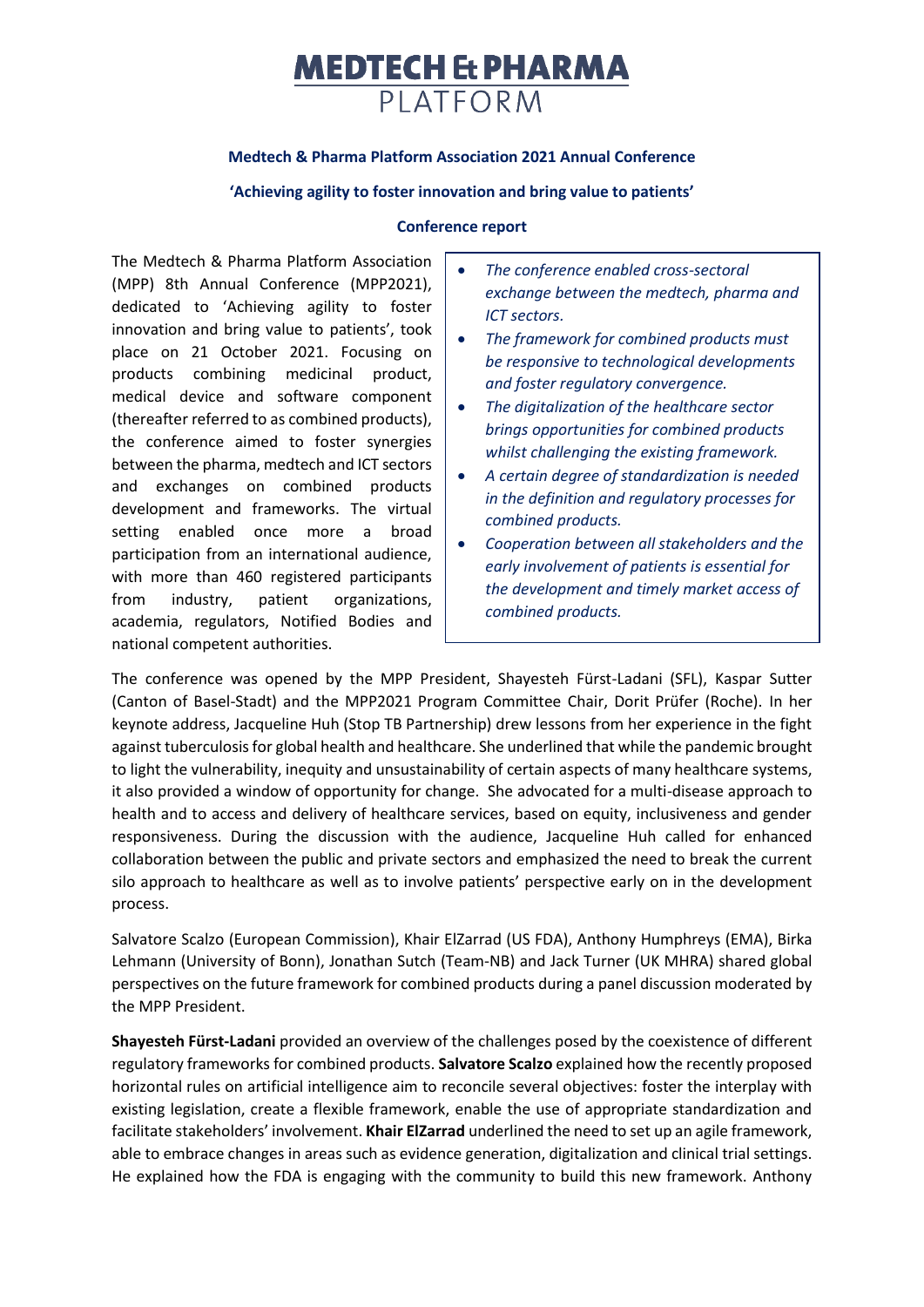# **MEDTECH & PHARMA PI ATFORM**

Humphreys affirmed that the EU health policy is at a critical juncture, which creates an opportunity to define an agile framework for combined product, for instance for emerging clinical data generation or via integrated scientific advice and evaluation pathways. **Jack Turner** explained how the United Kingdom is seeking to redefine its framework for medical devices in order to both maintain the country competitiveness and remain aligned with international standards. **Birka Lehmann** emphasized the importance of integrating patients' perspective when designing the regulatory framework for combined products. **Jonathan Sutch** shared his views on key challenges for combined products such as the harmonization of definitions, interactions between manufacturers, medicines agencies and Notified Bodies and the consistency of Notified Body opinions.

During the discussion, the panelists debated how to improve global regulatory alignment. They agreed on the necessity to achieve a certain degree of convergence. The panelists evoked different pathways to ensure that the framework is fit for new technologies, such as the creation of regulatory sandboxes and new ways to engage with stakeholders. The audience was given the opportunity to ask questions and take part in the discussions via several polls. The panelists shared their view on stakeholder collaboration for pre-market activities, progress toward common definitions and risk classification, as well as the opportunities and pitfalls of standardization.

In the afternoon, attendees took part in 4 sessions during which experts presented their experience and shared their view on various topics relevant for combined products. Attendees had the opportunity to interact with them through Q&A sessions.

**Session 1** presented complementary perspectives on the framework for combined products in the EU. The speakers shared their perspectives on the impact of the Medical Devices and *In Vitro* Diagnostics Regulations for the development, certification, and authorization of combined products. They touched upon the changes in the interactions between stakeholders, the requirements and challenges of the Notified Body opinion and the interfaces between the existing regulatory framework for medicines, medical devices, *in vitro* diagnostics and clinical trials.

**Session 2** addressed the potential of digitalization in healthcare. The speakers presented the impact of the commoditization and consumerization of healthcare on the interactions between stakeholders and the potentials of *in silico* medicine for therapy development. They shared perspectives on the driving role of startups in innovation and provided considerations for a systemic approach to the design of connected combined products.

**Session 3** focused on the involvement of patients in the development of combined products. Speakers built on their experience and provided insights on patient training, the integration of user experiences in product development to improve first time use, human behavior design and human based engineering as a tool to enhance product desirability.

**Session 4** explored new avenues for the development of combined products. Speakers outlined the challenges and opportunities of cell and gene therapies and shed light on the reduction of manufacturers' carbon footprint. They advocated for a stakeholder-focused approach to innovation as well as to drive regulatory change to support disruptive innovations.

The MPP2021 was a great success and we look forward to welcoming you at next year's edition that will take place in Basel, Switzerland on 8 September 2022.